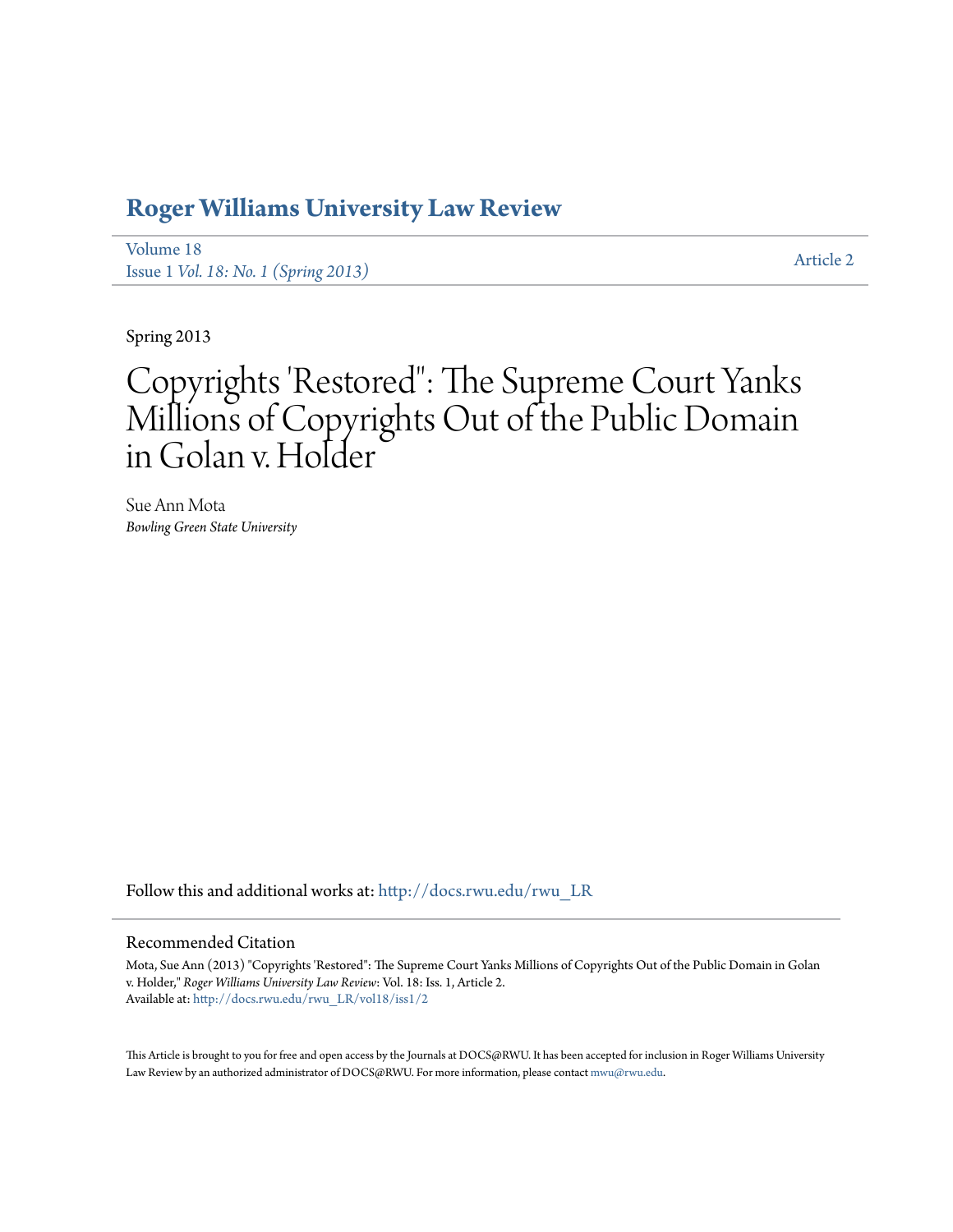# **Copyrights "Restored": The Supreme Court Yanks Millions of Copyrights out of the Public Domain in** *GOLAN v. HOLDER*

## **Sue Ann Mota\***

Congress has the power to "promote the Progress of Science and useful Arts, by securing for limited Times to Authors and Inventors the exclusive Right to their respective Writings and Discoveries."[1](#page-1-0)

"Congress shall make no law. . . abridging the freedom of speech." [2](#page-1-1)

#### **INTRODUCTION**

The United States Supreme Court held six-to-two in *Golan v. Holder*[3](#page-1-2) on January 18, 2012, that Congress did not exceed its constitutional authority under either the Copyright Clause or the First Amendment's freedom of speech provision in enacting a

<span id="page-1-0"></span><sup>\*</sup> Distinguished Teaching Professor, College of Business Administration, Bowling Green State University; J.D., University of Toledo College of Law, Order of the Coif; M.A. and B.A. in Economics, Bowling Green State University. ©2012 Sue Ann Mota.

<sup>1.</sup> U.S. CONST. art. I, § 8, cl. 8.

<sup>2.</sup> U.S. CONST. amend. I.

<span id="page-1-2"></span><span id="page-1-1"></span><sup>3.</sup> 132 S. Ct. 873, 899 (2012). Justice Kagan took no part in the consideration or decision in this case. *Id.*

<sup>10</sup>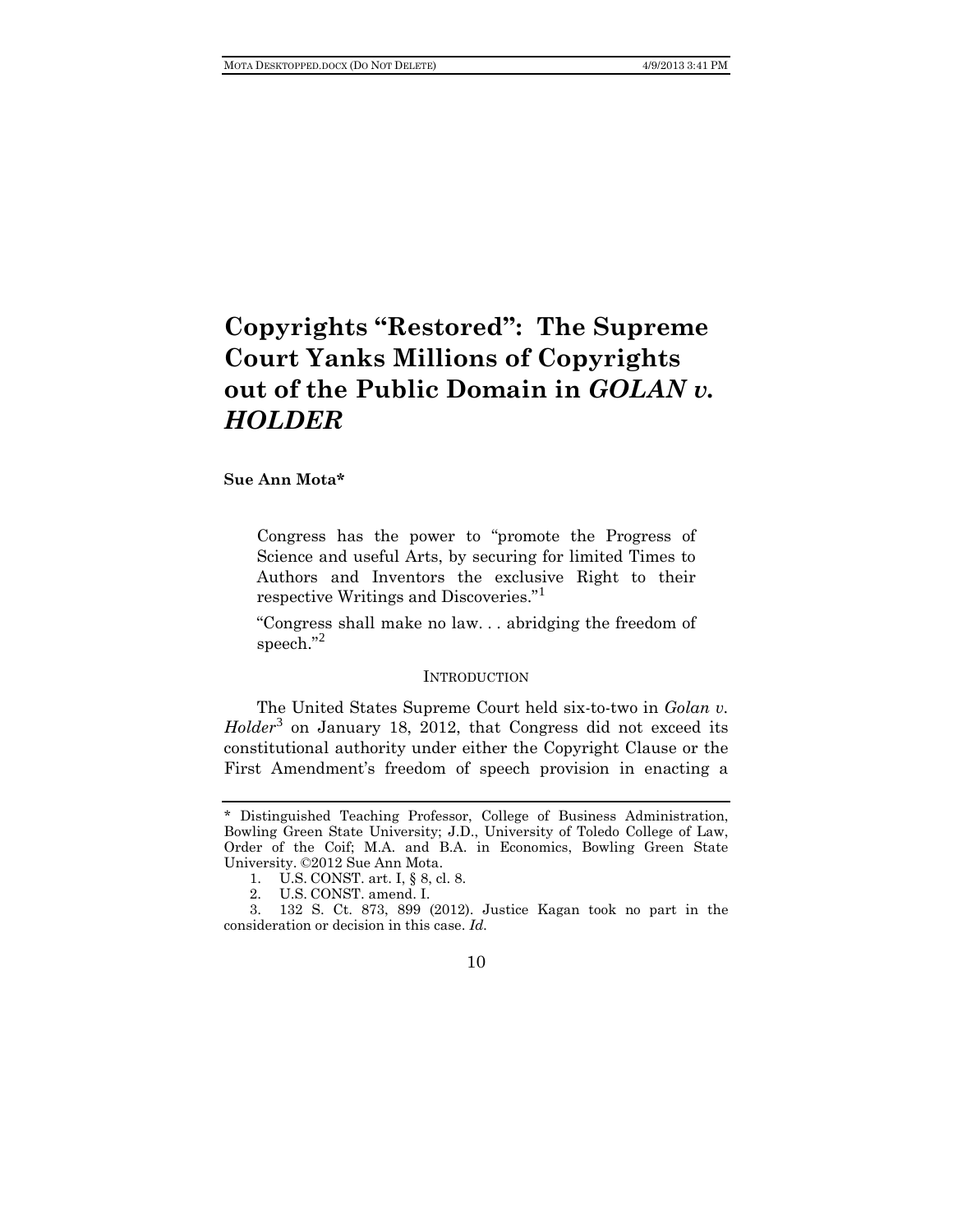section of the Uruguay Round Agreements Act (URAA) of the World Trade Organization (WTO) agreement which "restores" copyright protection to foreign works which had entered the public domain. The result of this landmark decision is that potentially millions of foreign copyrighted works which had been in the public  $\gamma^4$  $\gamma^4$  are no longer in the public domain in the United States, and consequently, users of these works, previously freely available, may now be subject to royalties for infringement. This article examines this landmark case and its wide-reaching ramifications. This issue is of importance both to domestic users of copyrighted works restored by the URAA, and international copyright holders whose works have been restored in the United States.

## HISTORY OF "RESTORED" COPYRIGHTS

The Berne Convention for the Protection of Literary and Artistic Works of 1886 includes works in the literary, scientific, and artistic domains, such as books, pamphlets, lectures, addresses, sermons, dramatic and choreographic works, musical compositions, cinematographic work, drawings, painting, sculpture, and photographic works, among other works.<sup>[5](#page-2-1)</sup> The term of protection for these works is author's life plus fifty years.<sup>[6](#page-2-2)</sup> Copyright protection extends to, among others, authors who are nationals of the Berne Convention member countries.<sup>[7](#page-2-3)</sup> The Berne Convention applies to works which have not yet fallen into the public domain in the country of origin, but if the copyright term has expired and the work has thus gone into the public domain in the country where protection is claimed, the copyrighted work won't be protected anew.<sup>[8](#page-2-4)</sup> The United States became a member of the Berne Convention in  $1989<sup>9</sup>$  $1989<sup>9</sup>$  $1989<sup>9</sup>$  and as of 2012, there are 165

<span id="page-2-0"></span><sup>4.</sup> Marybeth Peters, *The Year in Review: Accomplishments and Objectives of the U.S. Copyright Office,* 7 FORDHAM INTELL. PROP. MEDIA & ENT. L.J. 25, 31 (1996).

<span id="page-2-1"></span><sup>5.</sup> Berne Convention for the Protection of Literary and Artistic Works, art. 2, September 9, 1886 S. TREATY DOC. No, 99-27 [hereinafter Berne Convention].

<sup>6.</sup> *Id.* at art. 7.

<sup>7.</sup> *Id.* at art. 3(1)(a).

<span id="page-2-5"></span><span id="page-2-4"></span><span id="page-2-3"></span><span id="page-2-2"></span><sup>8.</sup> *Id.* at art. 18(1)-(2). These provisions apply as countries become members of the Berne Convention. *Id.* at art. 18(4).

<sup>9.</sup> Golan v. Holder, 132 S. Ct. 873, 874 (2012); *see* also Berne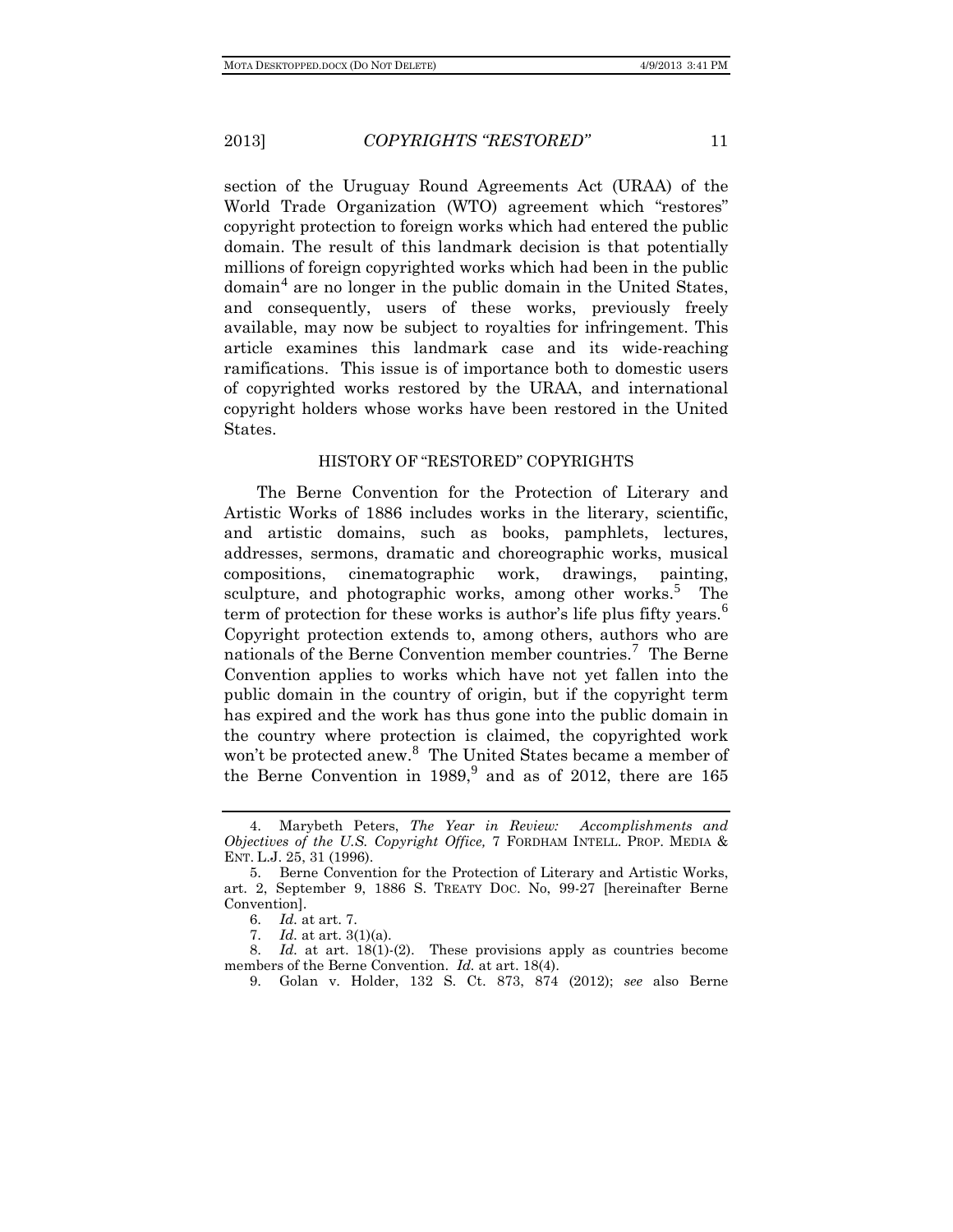member nations.<sup>[10](#page-3-0)</sup>

In 1994, Congress passed, on fast-track,<sup>[11](#page-3-1)</sup> the URAA, which implemented the Uruguay Round General Agreement on Tariffs and Trade (GATT), which transformed GATT into the WTO.<sup>[12](#page-3-2)</sup> This agreement included the Agreement on Trade Related Aspects of Intellectual Property Rights (TRIPS).<sup>[13](#page-3-3)</sup> The TRIPS Agreement does not reduce existing obligations under other treaties such as the Berne Convention,  $14$  and member countries must give nationals of other member nations treatment no less favorable than afforded that country's own nationals.<sup>[15](#page-3-5)</sup> Members must comply with the first twenty-one articles of the Berne Convention,[16](#page-3-6) except for the provision on moral rights of authors.[17](#page-3-7)

The URAA section relevant to this action states that copyrights subsist in restored works,<sup>[18](#page-3-8)</sup> and a restored work is a protected work not in the public domain in the source country due to an expired copyright term, but is in the public domain in the United States due to noncompliance with formalities, among other reasons, and which had at least one author or rightholder who was a national or domiciliary of an eligible country at the time the work was created.<sup>[19](#page-3-9)</sup> The copyright term is the remainder of the term that the work would have had in the United States had it not been in the public domain.<sup>[20](#page-3-10)</sup> An owner of a copyright in a restored work may file a notice of intent to enforce with the Copyright Office within two years of restoration or directly on a reliance

<span id="page-3-0"></span>Convention Implementation Act of 1988, Pub. L. No 100-568, 102 Stat. 2853. 10. *Treaties Statistics*, WORLD INTELLECTUAL PROP. ORG., http://www.wipo.int/treaties/en/statistics/StatsResults.jsp?treaty\_id=15&lang

<sup>=</sup>en (last visited March 16, 2012).

<span id="page-3-2"></span><span id="page-3-1"></span><sup>11.</sup> S.REP. No. 103-412, at 4 (1994). 12. Marakesh Agreement Establishing the World Trade Organization, Apr. 15, 1994, 108 Stat. 4809, 1867 U.N.T.S. 154.

<span id="page-3-5"></span><span id="page-3-4"></span><span id="page-3-3"></span><sup>13.</sup> Agreement on Trade-Related Aspects of Intellectual Property Rights, Apr. 15, 1994, Marrakesh Agreement Establishing the World Trade Organization, Annex 1C, 1869 U.N.T.S. 299, 33 I.L.M. 1197 (1994) [hereinafter TRIPS Agreement].

<sup>14.</sup> *Id.* at 301.

<sup>15.</sup> *Id.* at 302.

<sup>16.</sup> *Id.* at 304.

<span id="page-3-8"></span><span id="page-3-7"></span><span id="page-3-6"></span><sup>17.</sup> *Id., referring to* the Berne Convention art. 6bis, *supra* note 4.

<sup>18.</sup> 17 U.S.C. § 104A(a)(1)(A) (2011).

<sup>19.</sup> *Id.* § 104A(h)(6).

<span id="page-3-10"></span><span id="page-3-9"></span><sup>20.</sup> *Id.* § 104A(a)(B).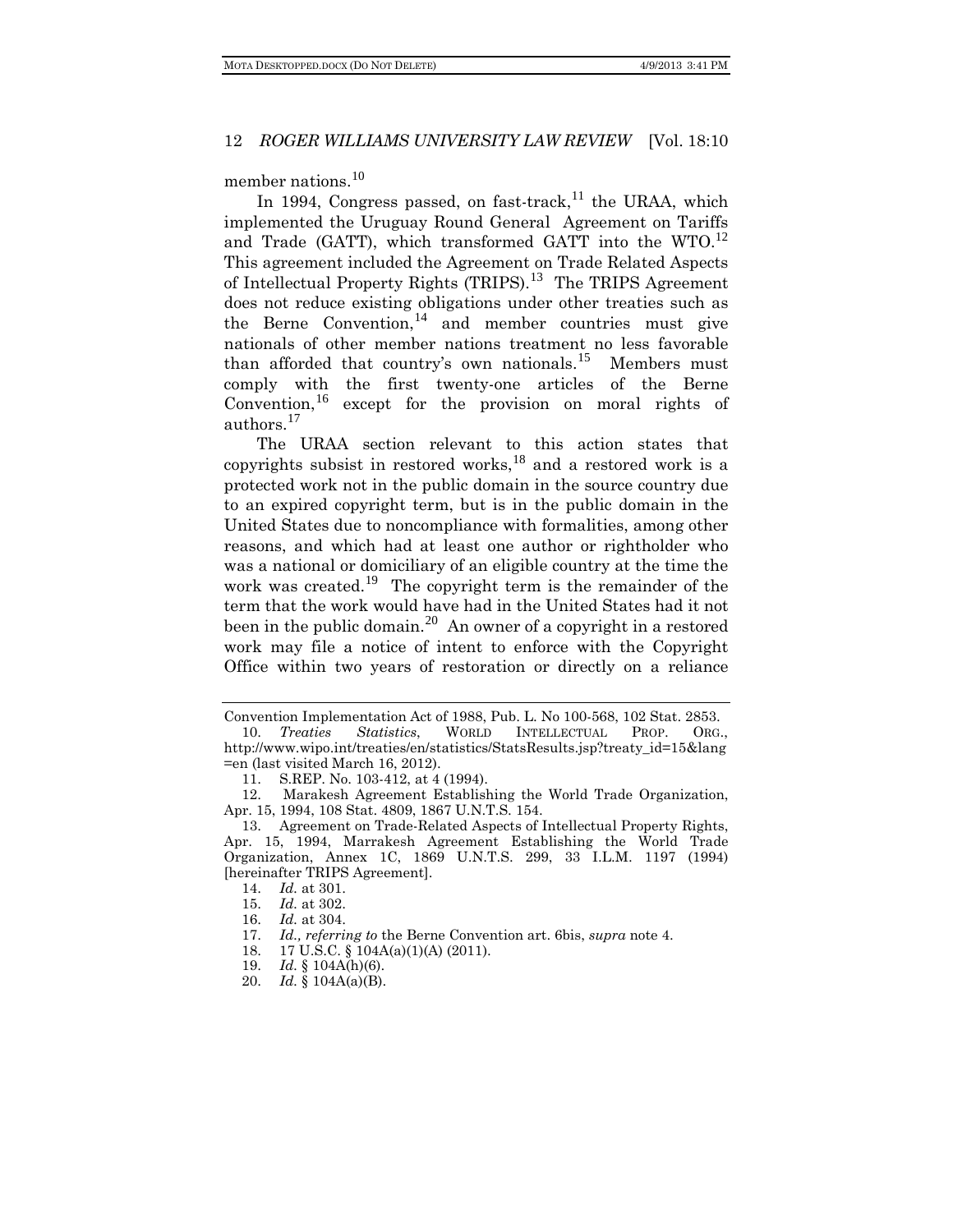party, $2^1$  defined as one who engages in acts which would have been copyright infringement if the restored work had been subject to copyright protection, and continues to do so even after the source country becomes a member.<sup>[22](#page-4-1)</sup> For existing derivative works, the reliance party may continue to exploit the derivative work for the remainder of the copyright term if the reliance party pays reasonable compensation to the owner of the restored copyright.<sup>[23](#page-4-2)</sup> Further, one may continue to use restored works for one year after enactment of the statute,  $^{24}$  $^{24}$  $^{24}$  or for a grace period of one year after the notice to either the party or the Copyright Office has been filed.<sup>[25](#page-4-4)</sup>

## *GOLAN V. HOLDER*

In 2001,<sup>[26](#page-4-5)</sup> conductor and Professor Golan,<sup>[27](#page-4-6)</sup> along with other performers, film archivists, publishers, motion picture distributors, and others who relied for years on works in the public domain, filed suit challenging the relevant section of the URAA,<sup>[28](#page-4-7)</sup> as well as the Copyright Term Extension Act (CTEA), which increased the copyright term in the United States.<sup>[29](#page-4-8)</sup> The petitioners sought to use, copy, or sell works whose copyrights were restored, and thus become potential infringers after the enactment of the relevant section of the URAA, $30$  and thus challenged its constitutionality. Since the Supreme Court upheld the constitutionality of the twenty-year increase in copyright term

23. *Id.* § 104A(d)(3)(A).<br>24. *Id.* § 104A(h)(2)(A).

<span id="page-4-5"></span><span id="page-4-4"></span><span id="page-4-3"></span><span id="page-4-2"></span><span id="page-4-1"></span><span id="page-4-0"></span>It is unclear to this author why the parties waited until 2001 to challenge the URAA.

<span id="page-4-6"></span>27. Lawrence Golan, Conductor, http://www.lawrencegolan.com/Resume 2010.pdf (last visited March 16, 2012). Golan previously relied on the free availability of works by Prokiev, Shostakovich, and Sravinski in his orchestral performances, and further, stated that the URAA makes it infeasible to teach the standard repertoire to his students. Brief for the Petitioners at 10-11 Golan v. Holder 132 S. Ct. 873 (2012) (No. 10-545). The late plaintiff Kapp created a derivative work from Shostakovich. Golan v. Holder, 609 F.3d 1076, 1082 (10th Cir. 2010).

28. 17 U.S.C. § 104A (2011).

29. 17 U.S.C. §§ 302, 304 (2006).

<span id="page-4-9"></span><span id="page-4-8"></span><span id="page-4-7"></span>30. Brief for the Respondents at 7 Golan v. Holder 132 S. Ct. 873 (2012) (No. 10-545).

<sup>21.</sup> *Id.* § 104A(c).

<sup>22.</sup> *Id.* § 104A(h)(4).<br>23. *Id.* § 104A(d)(3)(

Id.  $\{(104A(h)(2)(A))\}$ .

<sup>25.</sup> *Id.* § 104A(d)(2)(A)(ii).<br>26. It is unclear to this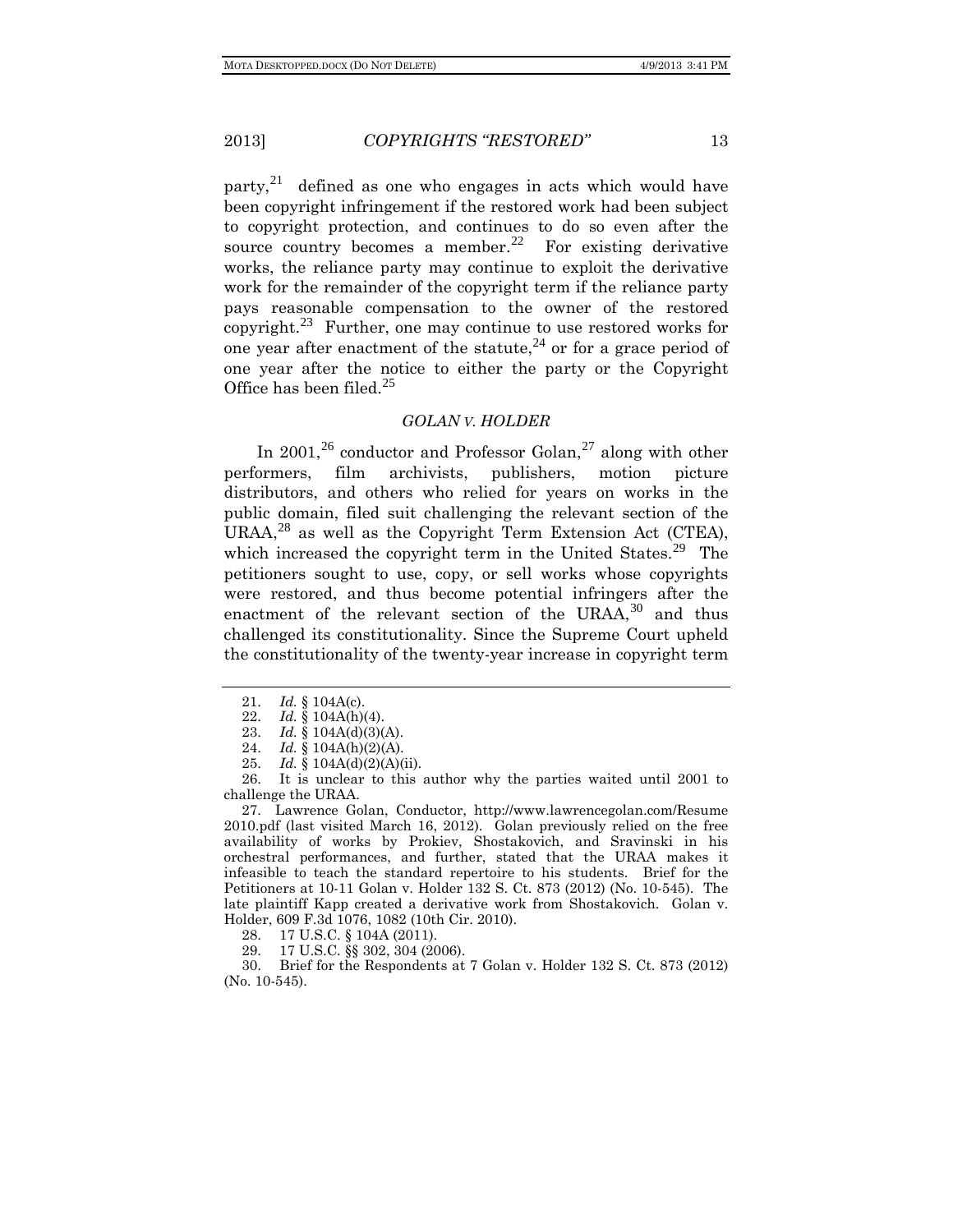in *Eldred v. Ashcroft* in 2003,<sup>[31](#page-5-0)</sup> the district court in 2004 held that this argument was foreclosed to the plaintiffs.<sup>[32](#page-5-1)</sup>

In an unreported decision in 2005, the district court held that Congress did not overstep its bounds under the Copyright Clause of the Constitution,  $33$  as that clause does not mean that works in the public domain can't be granted copyright protection,  $34$  as Congress has done this in the past. While there are instances of hardship involved, restoring copyrighted works previously in the public domain does not violate the Constitution.<sup>[35](#page-5-4)</sup> The First Amendment<sup>[36](#page-5-5)</sup> is also not violated, as the plaintiffs' speech is not prohibited, and they can contact the copyright holders for permission to disseminate the works.<sup>[37](#page-5-6)</sup> Thus the district court granted the government's motion for summary judgment on all claims with costs.[38](#page-5-7)

On appeal, the Court of Appeals for the Tenth Circuit in 2007 affirmed both that the CTEA claim was foreclosed by the intervening Supreme Court decision, and the URAA does not violate the Copyright Clause of the Constitution.<sup>[39](#page-5-8)</sup> A First Amendment review of the URAA must be conducted on remand, however, according to the appeals court.<sup>[40](#page-5-9)</sup>

On remand, the district court granted the plaintiffs' motion for summary judgment on the URAA issue.<sup>[41](#page-5-10)</sup> The court states the "bedrock principle that works in the public domain remain in the public domain,"<sup>[42](#page-5-11)</sup> and removing the restored works violates that principle. The court found no evidence that the government's justifications for the URAA provision in question were important

<span id="page-5-0"></span><sup>31. 537</sup> U.S. 186 (2003). *See generally,* Sue Mota, *"For Limited Times": The Supreme Court Finds the Copyright Term Extension Act Constitutional in* Eldred v. Ashcroft, *But When Does It End?* 2005 B.C. INTELL. PROP. & TECH. F. 110501 (2005).

<sup>32.</sup> Golan v. Ashcroft, 310 F. Supp. 2d 1215, 1218 (D. Colo. 2004).

<sup>33.</sup> U.S. CONST. art. I, § 8, cl. 8.

<span id="page-5-7"></span><span id="page-5-6"></span><span id="page-5-5"></span><span id="page-5-4"></span><span id="page-5-3"></span><span id="page-5-2"></span><span id="page-5-1"></span><sup>34.</sup> Golan v. Gonzalez, No. Civ. 01-B-1854(BNB), 2005 WL 914754 at \*3 (D. Colo. 2005).

<sup>35.</sup> *Id.* at \*14.

<sup>36.</sup> U.S. CONST . amend. I.

<sup>37.</sup> *Golan*, 132 S. Ct. 873 (2012) (No. 10-545).

<sup>38.</sup> *Id.*

<sup>39.</sup> Golan v. Gonzales, 501 F.3d 1179, 1197 (10th Cir. 2007).

<span id="page-5-10"></span><span id="page-5-9"></span><span id="page-5-8"></span><sup>40.</sup> *Id.*

<span id="page-5-11"></span><sup>41.</sup> Golan v. Holder, 611 F. Supp. 2d 1165, 1177 (D. Colo. 2009).

<sup>42.</sup> *Id.*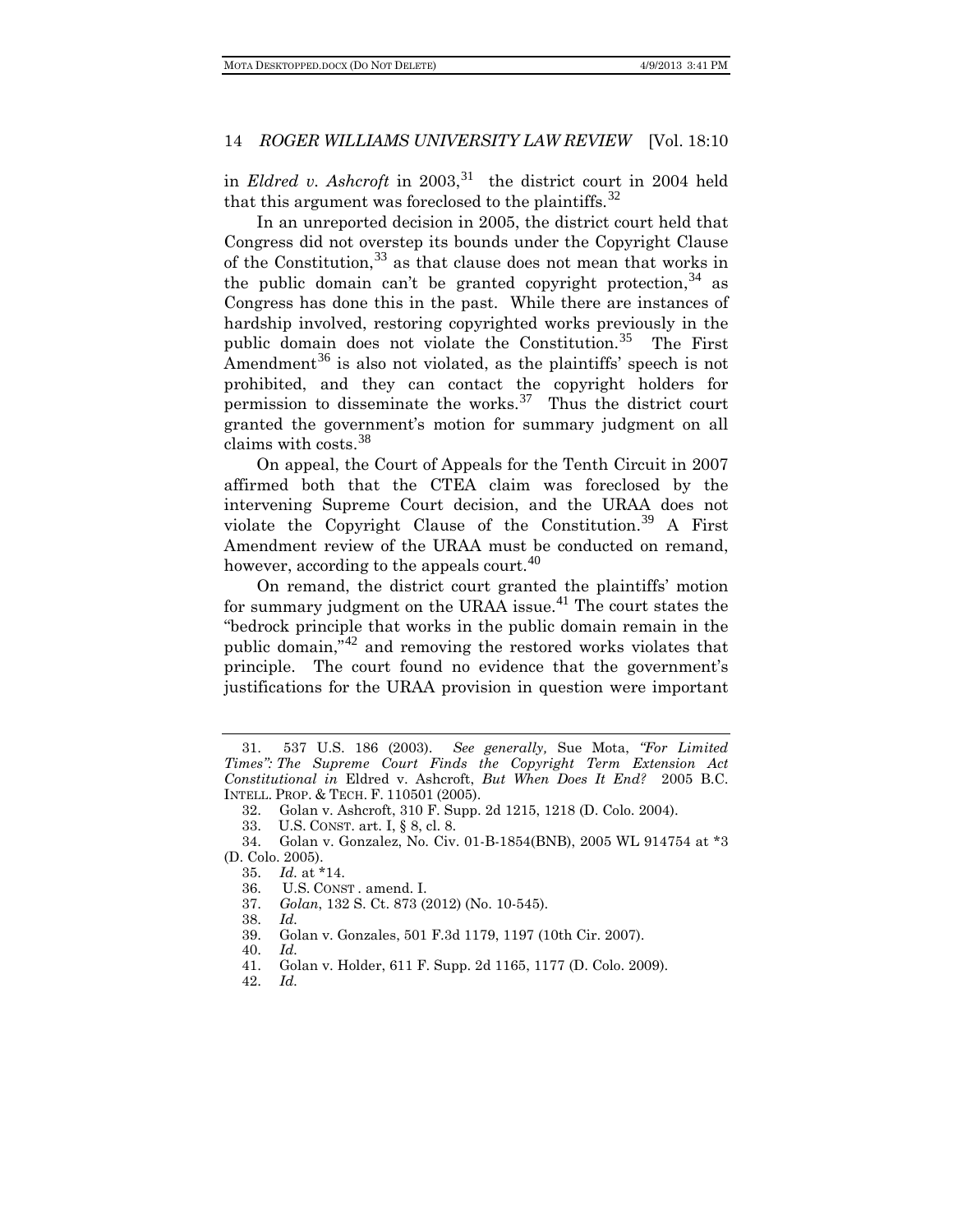government interests or that the section was narrowly tailored to meet those interests.<sup>[43](#page-6-0)</sup>

On appeal back to the Court of Appeals for the Tenth Circuit, the district court was reversed.<sup>[44](#page-6-1)</sup> The appeals court agreed that Congress was within its authority under the Copyright Clause, and further, the First Amendment's freedom of speech provision was not infringed as the statute advances an important governmental interest, securing copyright protections abroad for American copyright holders, and is not broader than necessary to advance that interest.[45](#page-6-2)

The U.S. Supreme Court agreed to hear the case in 2011.<sup>[46](#page-6-3)</sup> On January 18, 2012, the Court held that Congress did not exceed its constitutional authority in enacting the URAA and relevant provision.[47](#page-6-4) Justice Ginsburg, writing for the majority, stated that Congress did not exceed its authority under either the Copyright Clause or the First Amendment to the Constitution when enacting the provision restoring works to the public domain.[48](#page-6-5) Once in the public domain in the United States, in other words, doesn't mean a work is perpetually in the public domain, and Congress may, in certain instances, "restore" a work to protection, but only for the remainder of any copyright term.<sup>[49](#page-6-6)</sup> "Restoration," however, is a "misnomer insofar as it implies that all works protected . . . previously enjoyed protection."<sup>[50](#page-6-7)</sup>

According to Justice Ginsburg, the plaintiffs' and petitioners' ultimate argument starts with Congress's authority under the Copyright Clause to promote the progress of science.<sup>[51](#page-6-8)</sup> Providing

<span id="page-6-8"></span><span id="page-6-7"></span><span id="page-6-6"></span><span id="page-6-5"></span><span id="page-6-4"></span><span id="page-6-3"></span>51. *Id.* at 887-88. Justice Ginsburg pointed out that, perhaps counter intuitively, Congress' s copyright authority is tied to promoting the progress

<sup>43.</sup> *Id.*

<sup>44.</sup> *Golan*, 609 F.3d at 1095.

<span id="page-6-2"></span><span id="page-6-1"></span><span id="page-6-0"></span><sup>45.</sup> *Id. See generally,* Elizabeth Townsend Gard, *Copyright Law and Trade Policy: Understanding the Golan Battle Within the Tenth Circuit,* 34 COLUM. J.L. & ARTS 131 (2011); David. L. Lange, Risa A. Weaver, & Shiveh Roxana Reed, *Golan v. Holder: Copyright in the Image of the First Amendment,* 11 J. MARSHALL REV. INTELL. PROP. L. 83 (2011); Claire Fong, Note, *Golan v. Holder: Congressional Power Under the Copyright Clause and the First Amendment,* 7 DUKE J. CONST. L. & PUB. POL'Y 11 (2011).

<sup>46.</sup> Golan v. Holder, 131 S. Ct. 1600 (2011).

<sup>47.</sup> *Golan*, 132 S. Ct. at 881.

<sup>48.</sup> *Id.*

<sup>49.</sup> *Id.* at 882.

<sup>50.</sup> *Id.* at n.13. Some never enjoyed copyright protection. *Id.*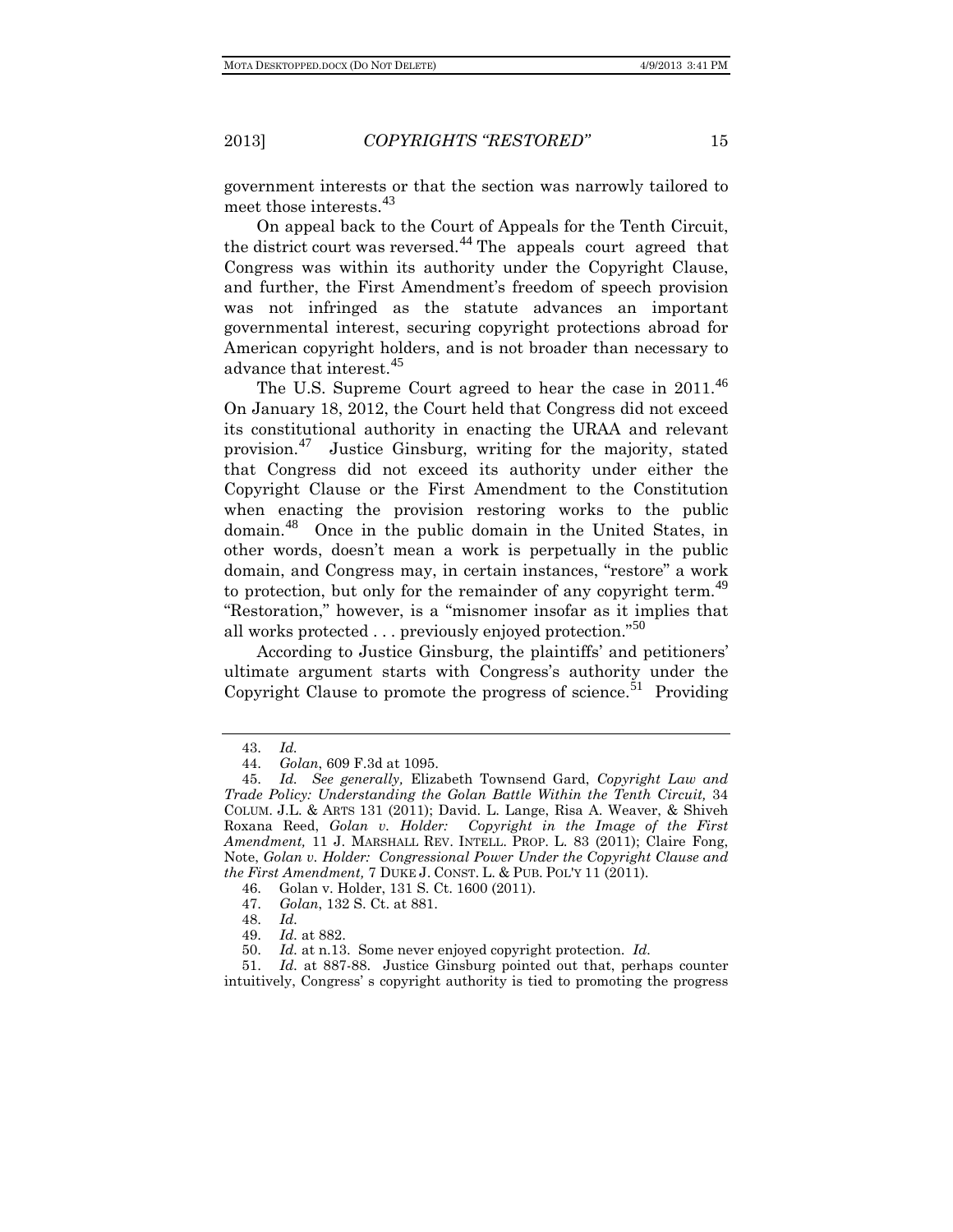incentives to create is "an essential means to advance the spread of knowledge and learning," according to the majority, but "it is not the sole means Congress may use."[52](#page-7-0) Congress has previously extended copyright protection to works in the public domain, starting with the first Copyright Act in 1790, and subsequently, including private bills restoring copyright protection to works previously in the public domain.[53](#page-7-1) Thus, the Copyright Clause of the Constitution is not violated.

Similarly, the First Amendment to the Constitution is not violated by restored copyrighted works, according to the majority.[54](#page-7-2) Citing the Court's 2003 ruling in *Eldred v. Ashcroft,*[55](#page-7-3) neither of the "traditional contours" of copyright expression, the "idea/expression dichotomy"<sup>[56](#page-7-4)</sup> and the fair use defense,  $57$  are violated. The plaintiffs maintain that the Copyright Term Extension Act at issue in *Eldred* involves extending the copyright term of existing works not yet in the public domain, whereas in *Golan,* works are taken back out of the public domain. But, according to Justice Ginsburg, the vesting analogy is backwards, since copyright vests with the author or copyright holder, and lapse into the public domain does not revest protection in the public domain. $5^8$  The Act merely puts foreign restored works on the same footing as domestic works.<sup>[59](#page-7-7)</sup>

Affirming the Tenth Circuit, the Court stated that this determination by Congress, which secures protections for U.S. copyright holders abroad, is squarely within the reach of the legislative branch and does not breach the Constitution. $60$ 

55*. Id.* at 890 (citing Eldred v. Ashcroft, 537 U.S. 186, 219 (2002)).

- <span id="page-7-6"></span><span id="page-7-5"></span>57. Golan v. Holder, 132 S. Ct. at 890; 17 U.S.C. § 107 (2006).
- 58. Golan v. Holder, 132 S. Ct. at 892.
- <span id="page-7-7"></span>59. *See id.* at 893.
- <span id="page-7-8"></span>60. *Id.* at *894.*

of science, while Congress's patent authority is tied to promoting useful arts. *Id.* This author has covered this material in classes for nearly three decades and never observed this distinction, and is grateful to Justice Ginsburg for pointing this out in dicta.

<sup>52.</sup> Golan v. Holder, 132 S. Ct. at 889.

<span id="page-7-4"></span><span id="page-7-3"></span><span id="page-7-2"></span><span id="page-7-1"></span><span id="page-7-0"></span><sup>53.</sup> *Id.* at 885-886 (citing Copyright Act of 1790, 1 Stat. 124; Act of Feb. 19, 1849 ch. 57, 9 Stat. 763; Act of June 23, 1874 ch. 534 18 Stat. 618; Act of Feb. 17, 1898 ch. 29, 30 Stat. 1396).

<sup>54.</sup> *Id.* at 889-91.

<sup>56</sup>*. Id.* at 892; 17 U.S.C. § 102(b) (2006).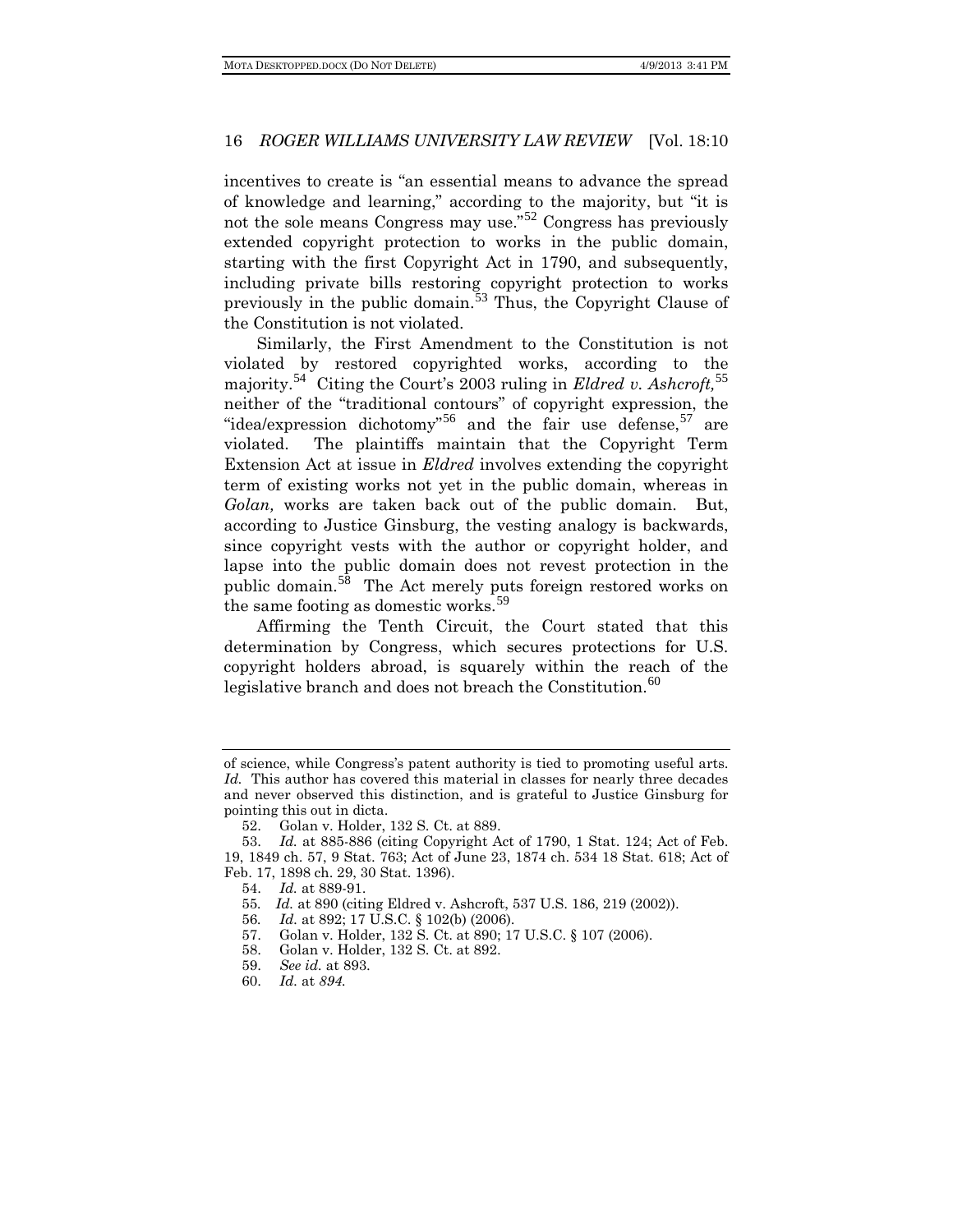Justice Breyer, joined by Justice Alito, dissented.<sup>[61](#page-8-0)</sup> Focusing on the "promotion of the Progress of Science" provision, "restoring" works from the public domain does not encourage innovation, according to the dissenters.<sup>[62](#page-8-1)</sup> This Act is backwards-looking, and protects works already created, instead of forward-looking, which would encourage creativity and innovation.<sup>[63](#page-8-2)</sup>

While there are no exact figures on the number of works restored, either because the works did not comply with U.S. formalities, or because there were no copyright relations between the countries, or the works were sound recordings published after February 15, 1972, the number of works restored probably is in the millions.[64](#page-8-3) This involves expense for U.S. users of works previously in the public domain, including royalties and fees, and administrative costs for reliance parties who try to find the copyright holder, who may be "difficult or impossible to track down," [65](#page-8-4) if the reliance party tries to do the right thing and comply with the law. This can encourage copyright piracy, according to the dissent.<sup>[66](#page-8-5)</sup>

The other branches, both legislative and judicial, thus could have and should have taken a more restrictive approach, but since they didn't, the dissenters believed that the Copyright Clause, as interpreted by the First Amendment, does not allow the act.<sup>[67](#page-8-6)</sup>

#### **CONCLUSION**

The U.S. Supreme Court held in 2012 in *Golan v. Holder* that the statute passed by Congress when joining the World Trade Organization which "restored" copyrighted works to the public domain does not violate the Copyright Clause or the First Amendment. This has implications for reliance users, who now must pay for the use of works previously used for free. This of course has costs to the reliance users, both for royalties and administratively. There is of course a benefit to those U.S. copyright holders whose works will enjoy protections in countries

<sup>61.</sup> *Id.* at 899.

<span id="page-8-2"></span><span id="page-8-1"></span><span id="page-8-0"></span><sup>62.</sup> *Id.* at 899-900 (citing U.S. CONST. art. I, § 8, cl. 8).

<sup>63.</sup> *See id.* at 907.

<span id="page-8-3"></span><sup>64.</sup> *Id.* at 904.

<sup>65.</sup> *Id.* at 904-05.

<span id="page-8-4"></span><sup>66.</sup> *Id.* at 906.

<span id="page-8-6"></span><span id="page-8-5"></span><sup>67.</sup> *Id.* at 912.